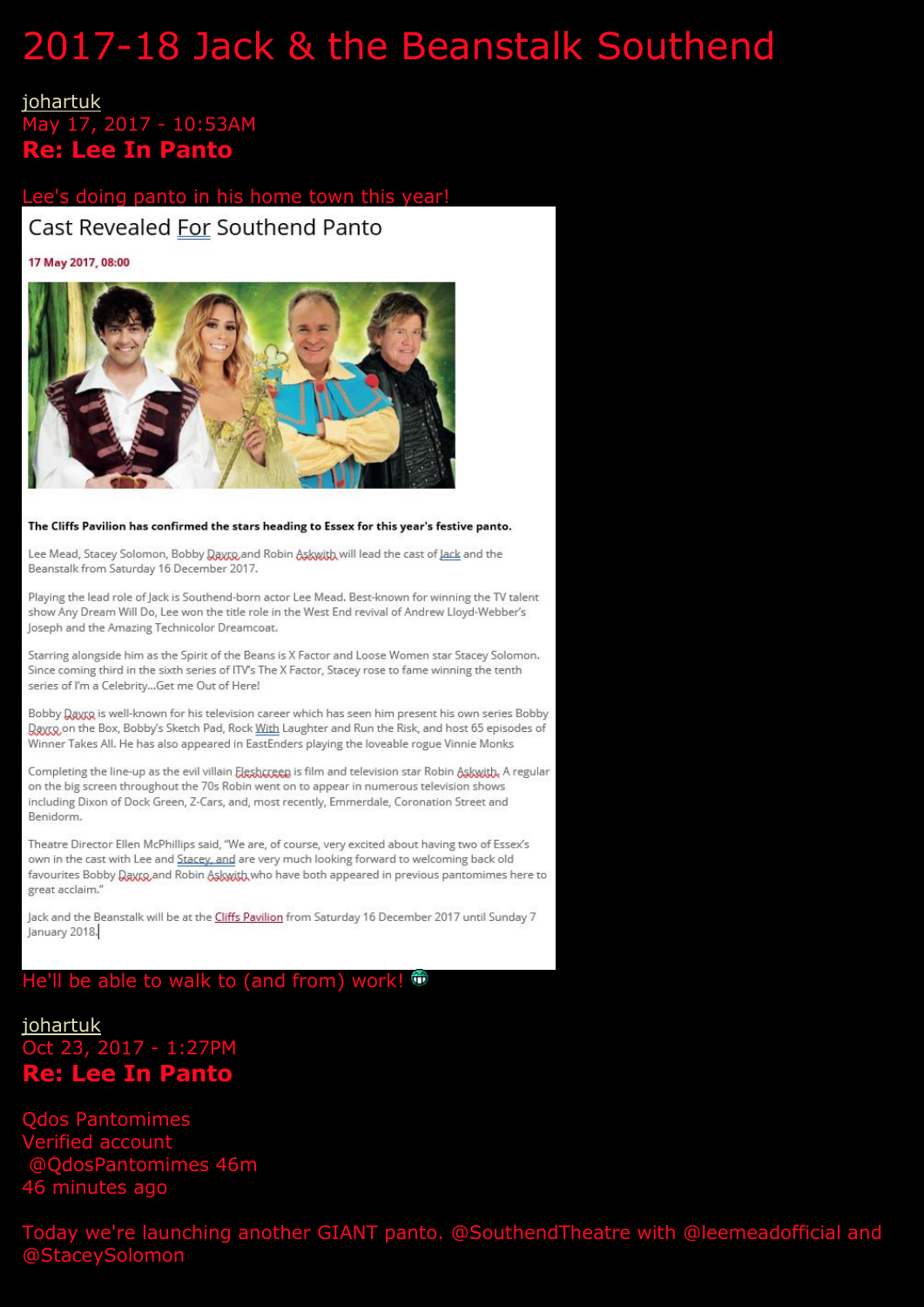

Lee Mead Verified account @leemeadofficial 2m 2 minutes ago

It's a long way up ! @SouthendTheatre #JackandtheBeanstalk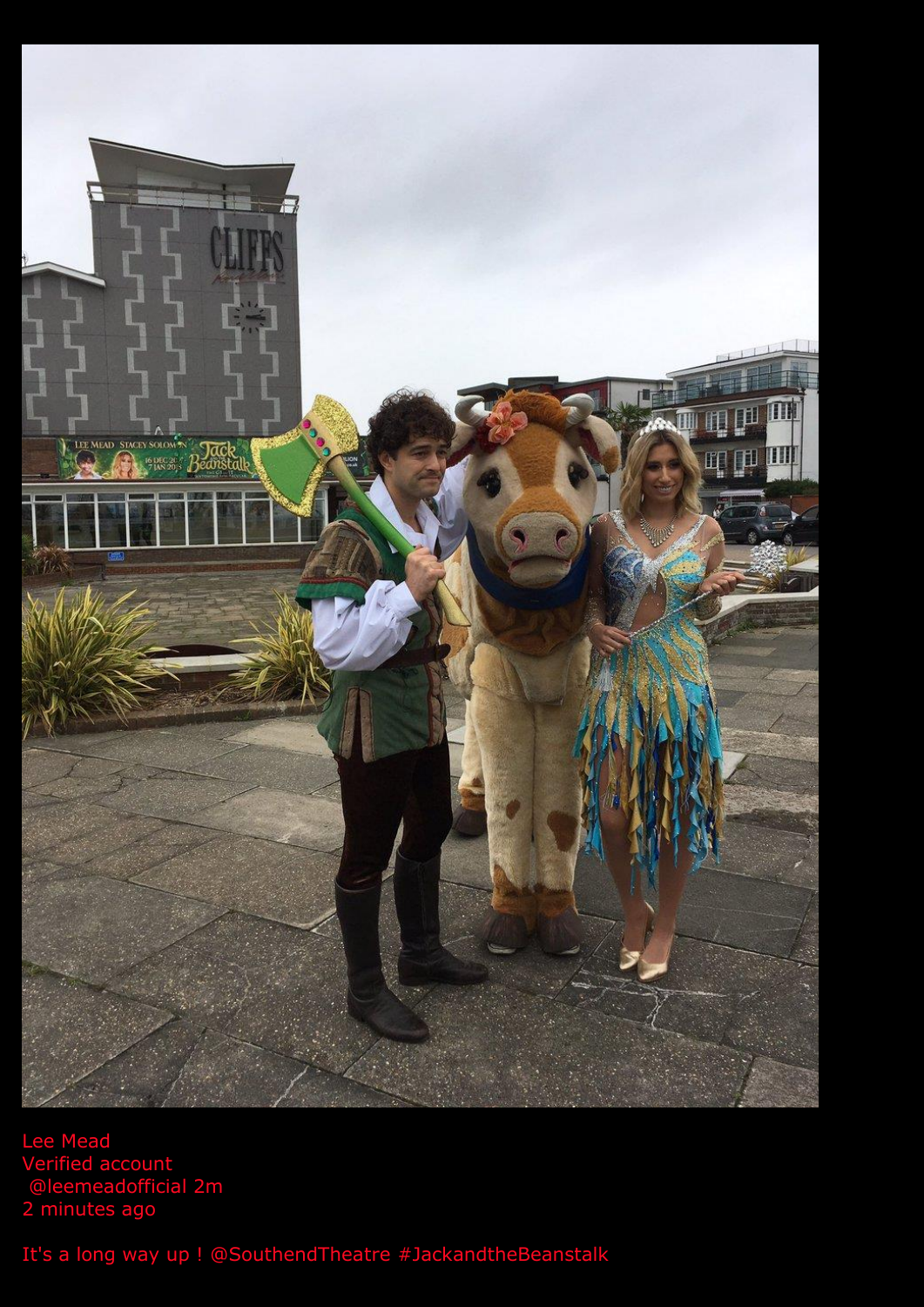

Loving Lee's outfit! <sup>●</sup>

## [LCBoniti](http://pub29.bravenet.com/forum/static/show.php?usernum=2462310622&cmd=search&searchby=user&searchfor=LCBoniti&cp=0&frmid=10) Dec 23, 2017 - 12:05AM **Jack Climbs the Beanstalk Again!**

And apparently, looks gorgeous doing it! At least, that's according to Jane W's review - the NO SPOILER version now on the website.

Note: The first and only panto I ever saw was Lee's very first in Southampton. It was quite the experience as Lovely England was in the throes of a crazy snowy winter and cold as . . . well, you get the picture. But Lee warmed up the place quite nicely so it felt like January in So Cal . . . almost. lol

Anyway, it did not convert me to being a panto-fan (I'm not) but let's face it. I was there for the Mead.

Enjoy Jane's review - And we'd love to hear some more!

**[johartuk](http://pub29.bravenet.com/forum/static/show.php?usernum=2462310622&cmd=search&searchby=user&searchfor=johartuk&cp=0&frmid=10)** Dec 23, 2017 - 4:32PM **Re: Jack Climbs the Beanstalk Again!**

Great review! Thanks Jane!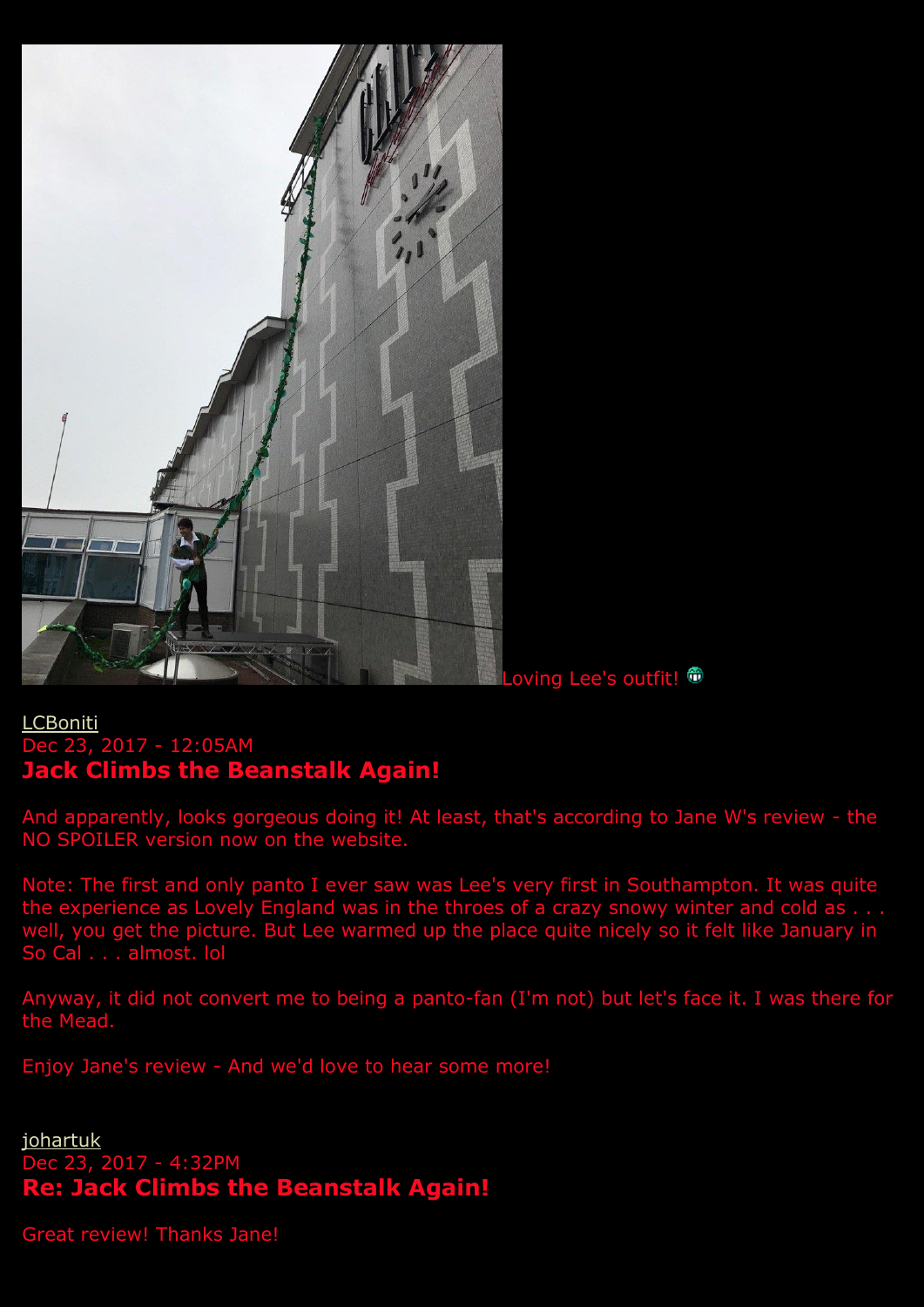#### [Tanith Panic](http://pub29.bravenet.com/forum/static/show.php?usernum=2462310622&cmd=search&searchby=user&searchfor=Tanith%2BPanic&cp=0&frmid=10) Dec 23, 2017 - 11:41PM **Re: Jack Climbs the Beanstalk Again!**

These reviews make my day.

#### [Another Liz](http://pub29.bravenet.com/forum/static/show.php?usernum=2462310622&cmd=search&searchby=user&searchfor=Another%2BLiz&cp=0&frmid=10) Dec 28, 2017 - 5:54PM **Re: Jack Climbs the Beanstalk Again!**

YESSSS! The Forum is working properly again! Love the new banner too.

I *may* have been to the panto a couple of times .......

I can't beat Jane's review. The only thing to add would be spoilers - although, to be fair, I think everyone knows the story of Jack and the Beanstalk! Lee looks absolutely gorgeous (I have to confess here, I have been wearing specs for reading for years, but for nothing else. Finally, I have a pair for looking further afield, so wore them here for the first time, and saw Lee with fresh eyes - he is no longer fuzzy around the edges, whoo hoo!).

There are so many 'mistakes' in the show - which you only realise are deliberate when you see it a second time. However, during the second show the when the beanstalk fell down accidentally, just as Jack was about to climb it, and no one on stage knew what to do, it was hilarious!

There are lots of local jokes and place names thrown in for good measure - Jane, if you read this, the Shrimpers is the nickname for Southend United.

We went again yesterday, battling through wind and snow (what a sight we must have been heading into the wind along the cliff top - bracing was a polite way of putting it), and it has come on in leaps and bounds from the cautious opening afternoon. Bobby's ad libs are increasing daily, and the 12 Days of Christmas routine is now positively manic!

Lee apart, I have to say my favourite is Stacey. She has a great voice, and there is something really endearing about her.

A word of warning to anyone coming who hasn't already been - be prepared for babies, lots of babies - in the audience, that is. I have never seen so many tiny tots in all my life, we are talking babes in arms a few weeks old here, plus toddlers in nappies - there seems to be no age restriction in Southend!

[LCBoniti](http://pub29.bravenet.com/forum/static/show.php?usernum=2462310622&cmd=search&searchby=user&searchfor=LCBoniti&cp=0&frmid=10) Jan 2, 2018 - 6:34PM **Re: Jack Climbs the Beanstalk Again!**

A/Liz - your comment about babies reminds me of another Meadaholic (who shall remain nameless) who said she had forgotten that a matinee would have so many children there! Thanks so much for your mini-review. I have seen some photos taken in Southend and, although the sea looks lovely, it also looks very cold! Brrrrr . . . #SpoiledSoCalGal